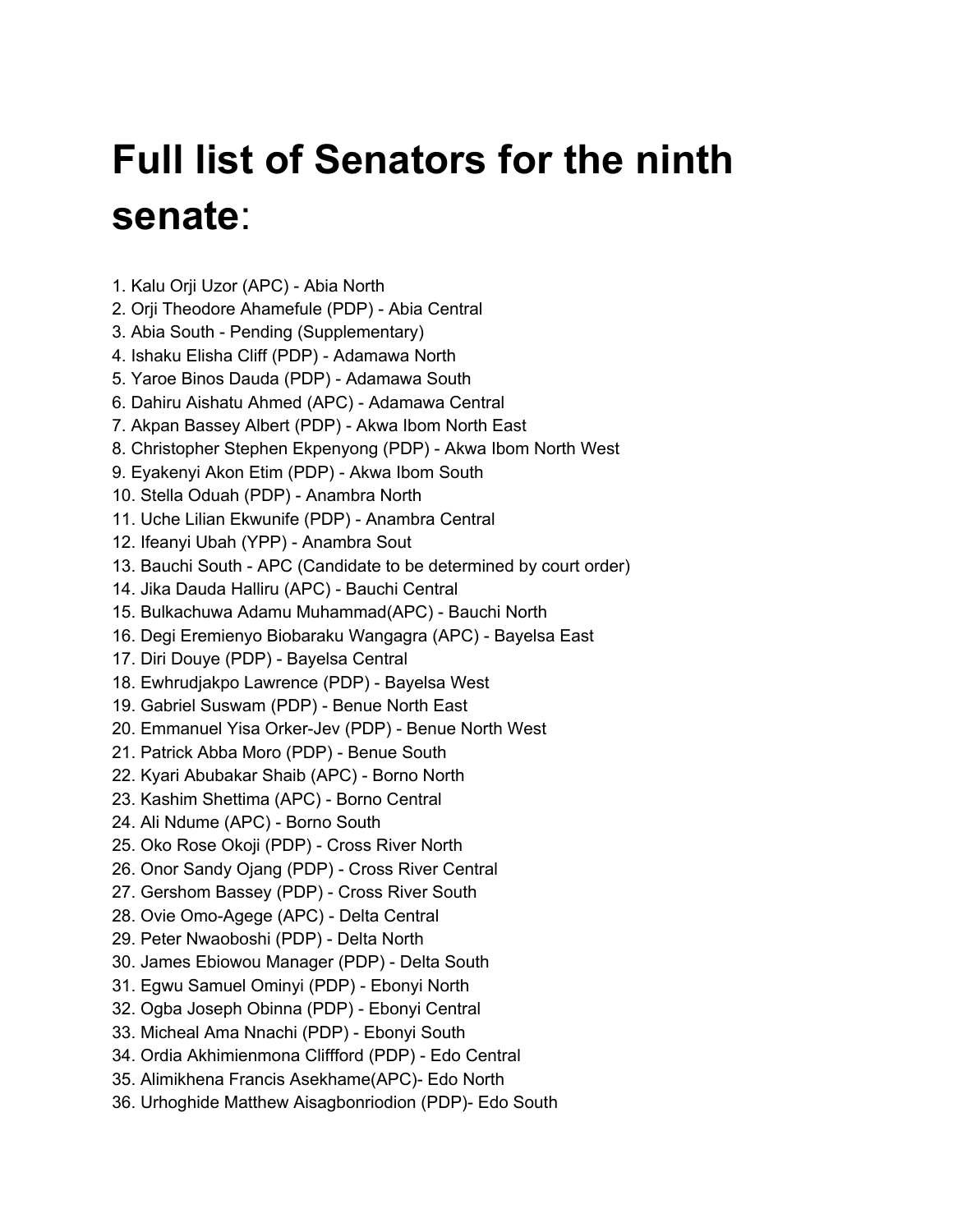37. Adetunmbi Olubunmi Ayodeji (APC) - Ekiti North 38. Bamidele Micheal Opeyemi (APC) - Ekiti Central 39. Adeyeye Clement Adebayo (APC) - Ekiti South 40. Nnamani Chimaroke Ogbonnia(PDP) - Enugu East 41. Ike Ekweremadu (PDP) - Enugu West 42. Utazi Godfrey Chukwuka (PDP) - Enugu North 43. Danjuma Goje (APC) - Gombe Central 44. Amos Bulus Kilawangs (APC) - Gombe South 45. Alkali Saidu Ahmed (APC) - Gombe North 46. Onyewuchi Ezenwa Francis (PDP) - Imo East 47. Imo West - Pending (Declaration made under duress) 48. Imo North - Pending (Supplementary) 49. Mohammed Sabo (APC) - Jigawa South West 50. Hassan Ibrahim Hadeija (APC) - Jigawa North East 51. Sankara Danladi Abdullahi (APC) - Jigawa North West 52. Kwari Suleiman Abdu (APC) - Kaduna North 53. Sani Uba (PDP) - Kaduna Central 54. Laah Danjuma Tella (PDP) - Kaduna South 55. Ibrahim Shekarau (APC) - Kano Central 56. Barau Jibrin (APC) - Kano North 57. Gaya Ibrahim Kabiru (APC) - Kano South 58. Babba Ahmad Kaita (APC) - Katsina North 59. Mandiya Bello (APC) - Katsina South 60. Abdullahi Kabir (APC) - Katsina Central 61. Abdullahi Abubakar Yahaya (APC) - Kebbi North 62. Adamu Mainasara Aliero Muhammad (APC) - Kebbi Central 63. Na Allah Bala Ibn (APC) - Kebbi South 64. Yakubu Oseni (APC) - Kogi Central 65. Kogi East - Pending (Supplementary) 66. Dino Melaye (PDP) - Kogi West 67. Umar Suleiman Sadiq (APC) - Kwara North 68. Oloriegbe Yahaya Ibrahim (APC) - Kwara Central 69. Ashiru Oyelola Yisa (APC) - Kwara South 70. Remi Tinubu (APC) - Lagos Central 71. Osinowo Sikiru Adebayo (APC) - Lagos East 72. Adeola Soloman Olamilekan (APC) - Lagos West 73. Akwashiki Godiya (APC) - Nasarawa East 74. Abdullahi Adamu (APC) - Nasarawa North 75. Tanko Al-Makura (APC) - Nasarawa South 76. Mohammed Sani Musa (APC) - Niger East 77. Abdullahi Aliyu Sabi (APC) - Niger North 78. Bima Muhammad Enagi (APC) - Niger South 79. Ibikunle Amosun (APC) - Ogun Central